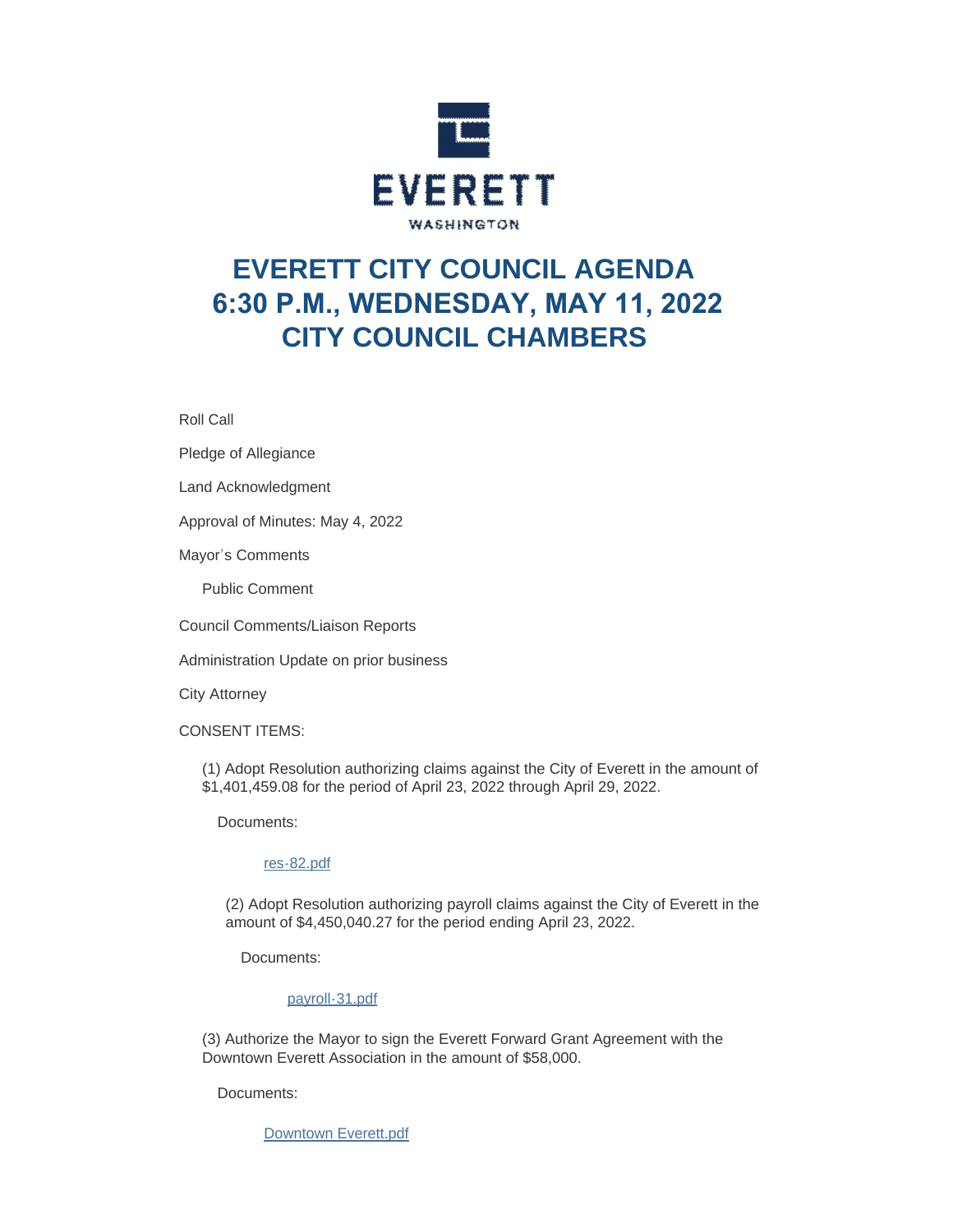(4) Authorize the Mayor to sign the Everett Forward Grant Agreement with the Boys and Girls Club of Snohomish County in the amount of \$52,000.

Documents:

#### [BOYS AND GIRLS Club.pdf](https://www.everettwa.gov/AgendaCenter/ViewFile/Item/13724?fileID=80867)

(5) Authorize the Mayor to sign the Everett Forward Grant Agreement with Housing Hope in the amount of \$70,000.

Documents:

#### [Housing Hope-1.pdf](https://www.everettwa.gov/AgendaCenter/ViewFile/Item/13725?fileID=80868)

(6) Authorize a Call for Bids for the Police Firing Range Bullet Trap Replacement Project.

Documents:

#### [Range.pdf](https://www.everettwa.gov/AgendaCenter/ViewFile/Item/13726?fileID=80869)

(7) Authorize the issuance of a permit to Western Display and Fireworks, Ltd to conduct a Public Fireworks Display for the "Colors of Everett – Thunder on the Bay" event on July 4th, 2022.

Documents:

#### [Western Display Fireworks Permit Approval\\_PDF.pdf](https://www.everettwa.gov/AgendaCenter/ViewFile/Item/13727?fileID=80883)

(8) Authorize the Mayor to sign Agreement Amendment 2 to the Professional Services Agreement with Wood Environment and Infrastructure Solutions Inc. to increase the budget to an amount not to exceed \$347,000.00.

Documents:

[Wood Environment.pdf](https://www.everettwa.gov/AgendaCenter/ViewFile/Item/13728?fileID=80871)

#### PROPOSED ACTION ITEMS:

(9) CB 2204-14 – 2nd Reading – Adopt the Proposed Ordinance amending Ordinance No. 3136-09 and reading Ordinance No. 2682-03. (3rd and final reading on 5-18-22).

Documents:

#### [CB2204-14.pdf](https://www.everettwa.gov/AgendaCenter/ViewFile/Item/13729?fileID=80872)

(10) CB 2205-15- 1st Reading – Adopt an Ordinance creating a Special Improvement Project entitled "Everett Main Library HVAC Replacement Project", Fund 342, Program 034, to accumulate project costs in the amount of \$88,000. (3RD and final Reading 5-25-22).

Documents:

#### [CB2205-15.pdf](https://www.everettwa.gov/AgendaCenter/ViewFile/Item/13730?fileID=80873)

(11) CB 2205-16 – 1st Reading - Adopt an Ordinance creating a Special Improvement Project entitled "3rd Avenue Water Quality Treatment" Fund 336, Program 029. (3RD and final Reading 5-25-22).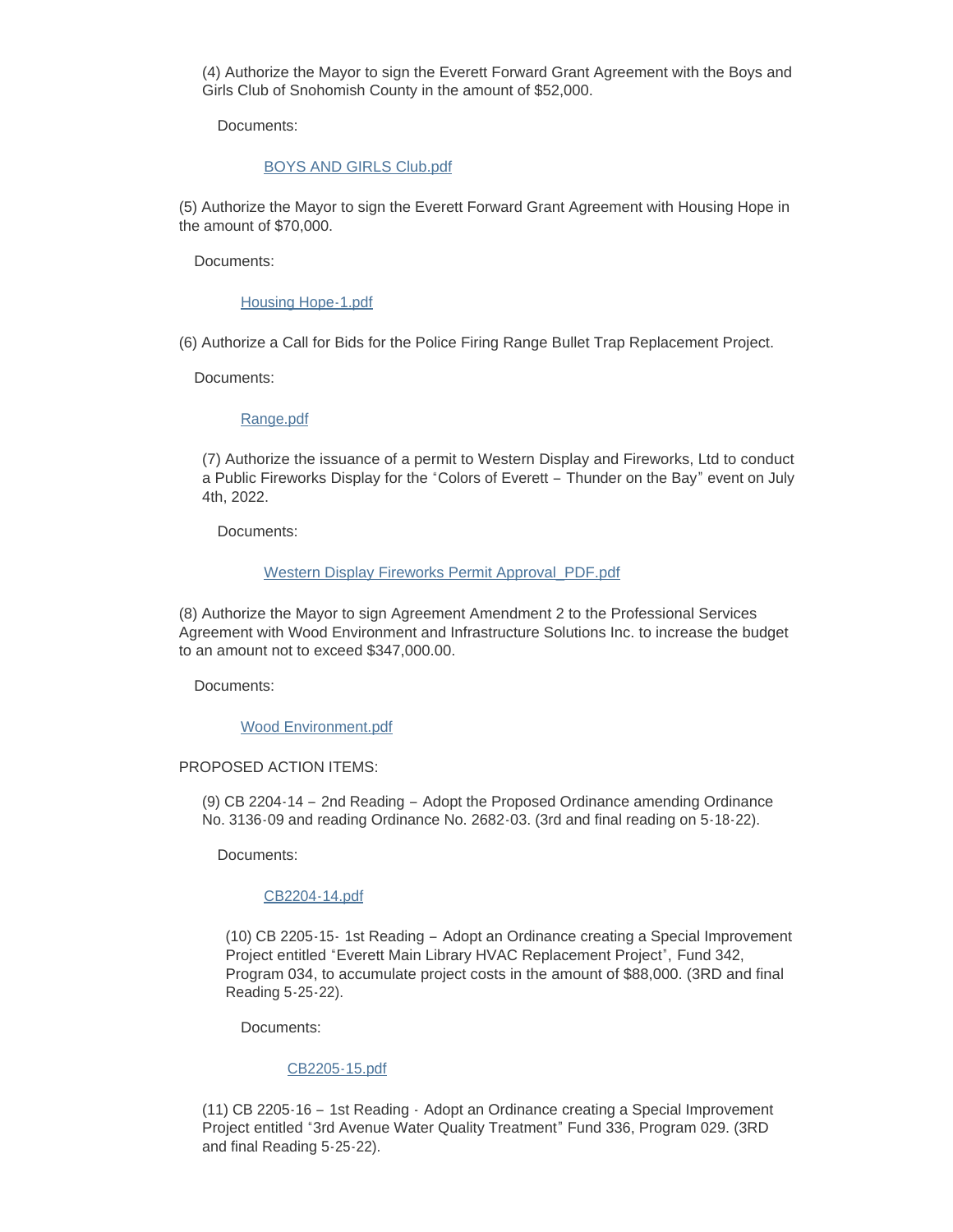Documents:

#### [CB2205-16.pdf](https://www.everettwa.gov/AgendaCenter/ViewFile/Item/13731?fileID=80874)

(12) CB 2205-17 – 1st Reading - Adopt an Ordinance amending Ordinance No. 3811- 21 entitled "South Police Precinct Locker Room Renovation Project", Fund 342, Program 032, to accumulate the construction funds for the project in the amount of \$400,000. (3RD and final Reading 5-25-22).

Documents:

#### [CB2205-17.pdf](https://www.everettwa.gov/AgendaCenter/ViewFile/Item/13732?fileID=80875)

ACTION ITEMS:

(13) Adopt Resolution concurring with staff recommendation and authorizing the Mayor to implement some American Rescue Plan Act funded projects and initiatives listed in Recital C

Documents:

#### [American Rescue.pdf](https://www.everettwa.gov/AgendaCenter/ViewFile/Item/13749?fileID=80878)

(14) Adopt a Resolution revising the posted speed limit on Evergreen Way and Everett Mall Way (SR 99).

Documents:

#### [Speed Limit Evergreen.pdf](https://www.everettwa.gov/AgendaCenter/ViewFile/Item/13734?fileID=80877)

Executive Session

Adjourn

## PARTICIPATION IN REMOTE COUNCIL MEETINGS

- Call in to listen to the Council meetings:  $425.616.3920$ , conference ID: 724 887 726#
- Participate remotely via Zoom by registering to speak at [everettwa.gov/speakerform](http://everettwa.gov/speakerform). You must [register no later th](https://www.everettwa.gov/cdn-cgi/l/email-protection#8de9fae4e1e1e4ece0fecde8fbe8ffe8f9f9faeca3eae2fb)an 30 minutes prior to the meeting. Or contact Deb Williams at 425.257.8703 or [email protected] and identify the topic you wish to address.
- Provide written public comments by email to [\[email protected\]](https://www.everettwa.gov/cdn-cgi/l/email-protection) or mail to 2930 Wetmore Avenue, Suite 9A, Everett, WA 98201. Emailing comments 24 hours prior to the meeting will ensure your comment is distributed to councilmembers and appropriate staff.
- Persons seeking to comment on non-agenda items may be asked to submit the comments in writing if the comment does not address an issue of broad public interest.

### AGENDAS, BROADCAST AND RECORDINGS

- [The Council agendas and](http://everettwa.gov/citycouncil) meeting recordings can be found, in their entirety, at everettwa.gov/citycouncil.
- The Council meetings are broadcast on government-access cable Comcast Channel 21 and Frontier Channel 29. They are rebroadcast on Monday and Tuesday at noon; Thursday at 2 p.m. and

#### 7 p.m.; Friday and Sunday at 7 p.m.; Saturday at 10 a.m.

• Watch live meetings and recordings at [YouTube.com/EverettCity](http://youtube.com/everettcity).